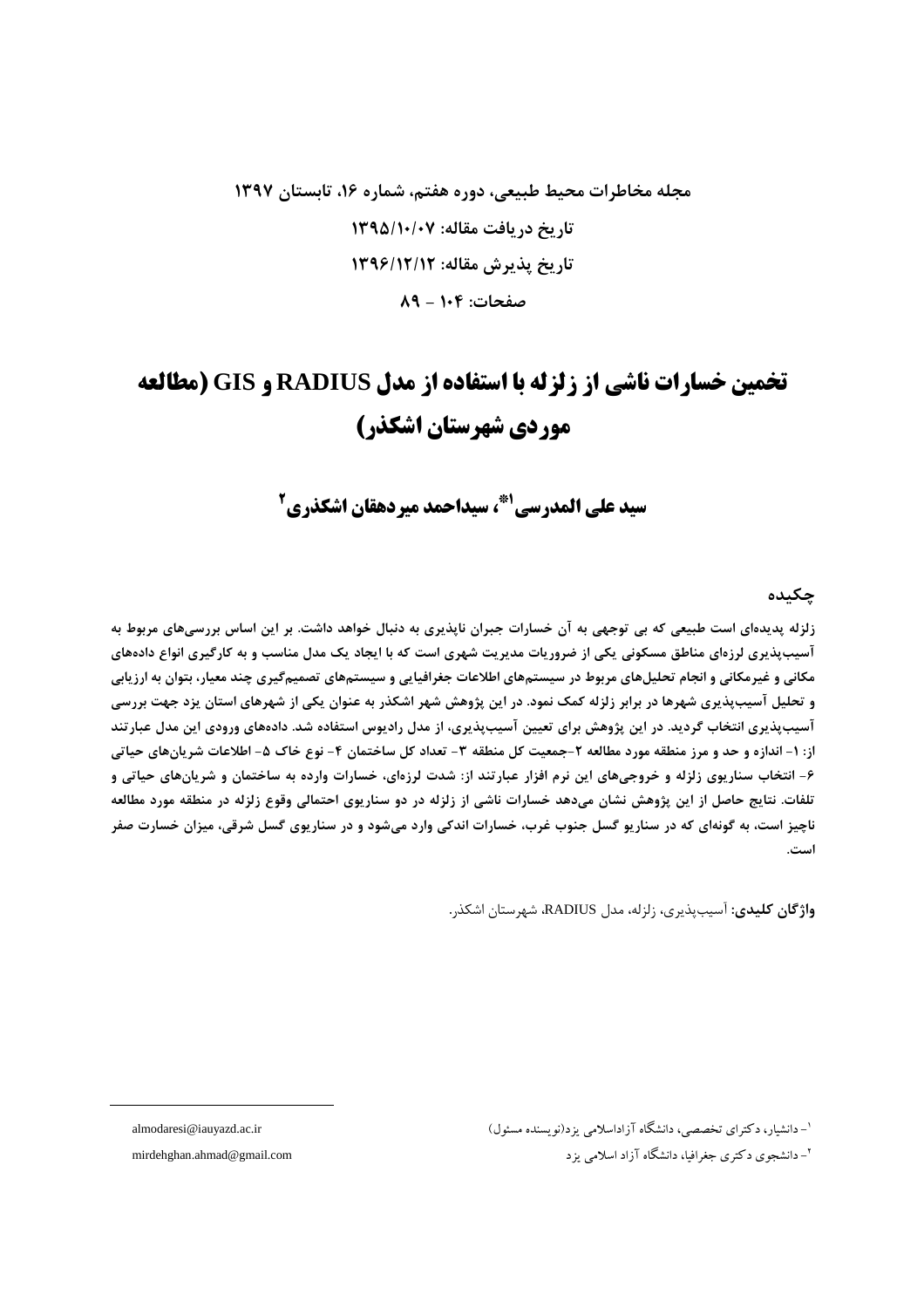#### مقدمه

زلزله پدیدهای است طبیعی که بی توجهی به آن خسارات جبراننایذیری به دنبال خواهد داشت. وقوع زلزلههای شدید بشر را بر آن داشته است که در فکر تدوین یک برنامه زیربنایی برای کاهش خطرات و آسیبهای ناشی از آن باشد. ویژگیهای زمینساخت کشور، زلزله را بهعنوان یکی از مخربترین عوامل انهدام حیات انسانی مطرح نموده است. بررسیهای تاریخی نشان میدهد که مناطق وسیعی از کشورمان توسط این حادثه طبیعی متحمل آسیبهای جانی و مالی گردیده است. بر اساس گزارش سازمان ملل، در سال ۲۰۰۳ میلادی، کشور ایران در بین کشورهای جهان رتبه نخست را در تعداد زلزلههای با شدت بالای ۵/۵ ریشتر و یکی از بالاترین رتبهها را در زمینه آسیبپذیری از زلزله و تعداد افراد کشتهشده در اثر این سانحه، داشته است. بر اساس همین گزارش، در کشور ایران زلزله وجه غالب را در بين سوانح طبيعي دارا است (UNDP, 2004).

کشور ایران با آسیبپذیری لرزهای گروههای خاصی از ساختوسازها مانند ساختمانهای عمومی با مصالح غیرمسلح بنایی، ساختمانهای پرجمعیت قدیمی در مراکز شهری، بافتهای فرسوده، منازل مسکونی و سازههای بتنی که در دهه ۱۹۶۰ تا ۱۹۸۰ با مصالح و طراحی ضعیف سر برآوردهاند روبرو است. شهرها مکان تجمع جمعیت و افزایش بارگذاریهای محیطی و اقتصادی هستند، وجود این مسئله مهم ضرورت کاهش آسیبپذیری در برابر زلزله را مطرح می کند. شهر تنها مجموعهای از ساختمانها نیست، بلکه پدیدهای انسانی، اجتماعی، فرهنگی، اقتصادی و کالبدی است. بدین ترتیب شهر بهعنوان مجموعهای از عناصر تعریف میگردد تا بتوان به روشهای مناسبی جهت ارزیابی کالبد شهر و تعیین شاخصهای کالبدی آسیبپذیری رسید و نیز راهکارهایی برای کاهش آسیبپذیری ارائه نمود.

بر اساس نقشه پهنهبندی خطر زمینِ لرزه ایران، شهر اشکذر در پهنه با خطر نسبتاً پایین قرار گرفته است، بااین حـال و با توجه به وجود گسلهای زلزلهزا در استان که میتوانند این حوزه و شهر اشکذر را تحت تـأثیر قـرار دهنــد، ارزيـابی آسیبپذیری آن با استفاده از مدلهای کارا و مناسب از ضروریات مدیریت بحران شهری است. پس با توجه به مطالب بیانشده، این ضرورت بهطور جدی احساس میشود که با ایجاد یک مدل مناسب و بهکارگیری انواع دادههـای مکـانی و غیر مکانی و انجام تحلیلهای مربوط در سیستمهای اطلاعات جغرافیایی و نیز با استفاده از تجربیات جهانی موجـود در این زمینه بتوان به ارزیابی و تحلیل آسیبپذیری شهرهای ایران، بهطور نمونه شهر اشـکذر در برابـر زلزلـه کمـک نمود و در کنار کسب آمادگیهای لازم در برابر این خطر طبیعی، در یک فرایند سیستماتیک به مدیریت بحـرانهـای ناشی از سوانح طبیعی پرداخت. باید بیان نمود که تحقیقاتی که در ارتباط با زلزله و ارزیابی خطـر آن صـورت گرفتـه اکثراً زلزله در شهر را با دادههای مکانی و بر اساس مدلهای تصمیمگیری چند معیار و در مورد ساختمانهـا بررسـی نموده اما در این تحقیق با استفاده از مدل رادیوس هم آسیبپذیری ساختمانهای شـهری بررسـیشـده و هـمزمـان تعداد کشتهشدگان و مصدومان و نیز وضعیت شریانهای حیاتی در سناریوهای مختلف شدت زلزله بررسیشده که در تحقيقات ديگر مشاهده نمي شود.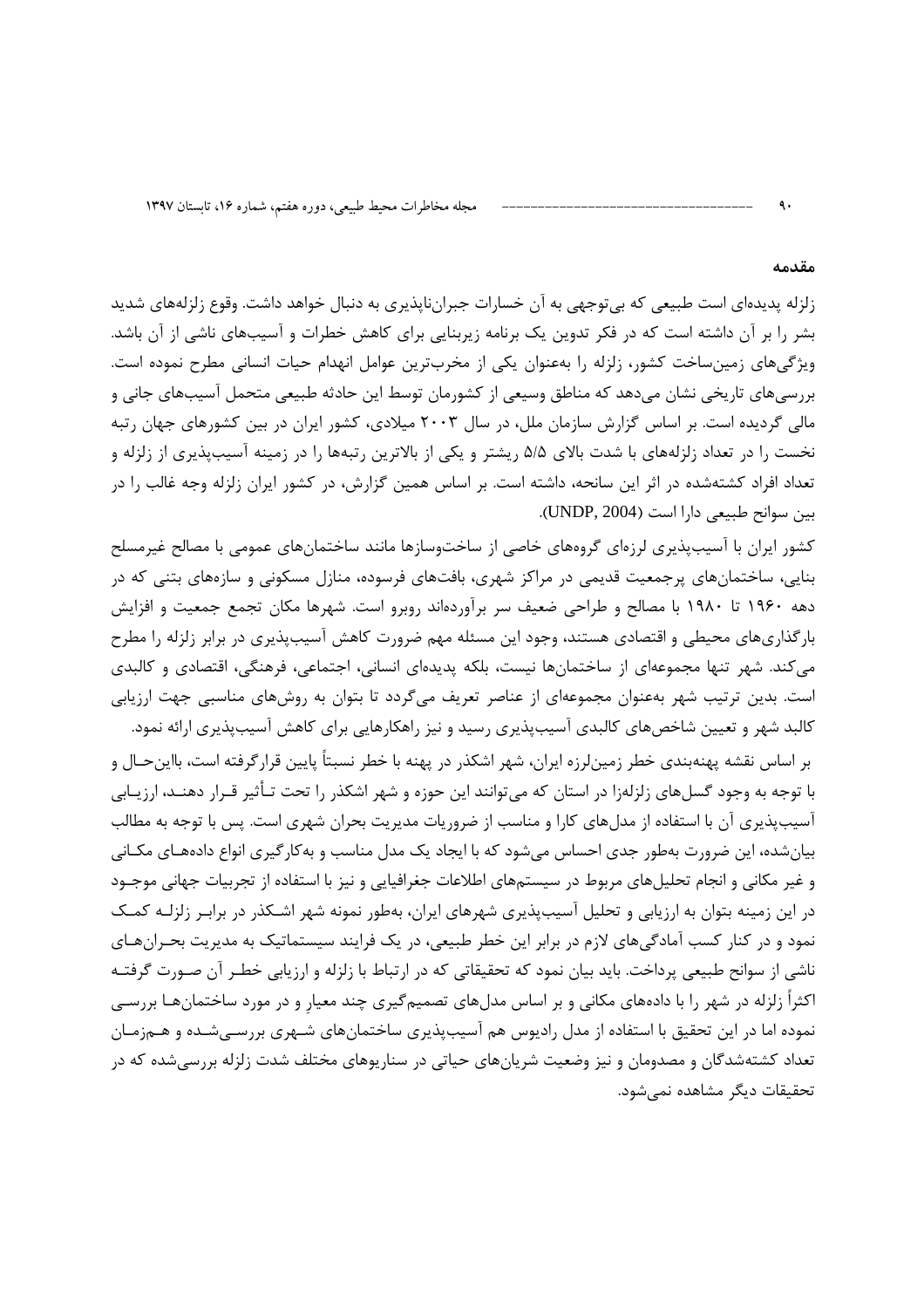#### پيشينه تحقيق

تابهحال تحلیلها و ارزیابیهای متعددی در ارتباط با تخمین خسارت و ارزیابی آسیبپذیری در برابر زلزله، در قالب تحقیقات گوناگون انجامگرفته است که هر یک از آنها از مدلها و روشهای متعددی با توجه به اهداف و فرضیات خود استفاده نمودهاند.

در تحقیقی یکی از مهمترین اقداماتی که برای تعیین آسیبپذیری فیزیکی ساختمانها لازم است انجام شده است. نتیجه بررسیهای آنها منجر به برآورد منحنیهای شکست برای سه نوع مختلف ساختمان بر اساس زلزله رودبار و منجیل گردیده است. آنها خسارت وارده به روستاهای نزدیک به مرکز زمینلرزه ۱۹۹۰ منجیل را مطالعه و رابطه بین بیشینه شتاب زمین و خسارتدیدگی ساختمانها را استخراج نمودند (توکلیها، ۱۹۹۳). مورد دیگر مربوط به تخمین آسیبپذیری، پروژه شرکت جایکا (JICA۱) برای شهر تهران است. در این پروژه آسیبپذیری شهر تهران در جنبههای گوناگون فیزیکی، انسانی و همچنین برای اماکن خاص بر اساس منحنیهای شکست تهیهشده توسط توکلیها بررسیشده است (جایکا، ۱۳۸۰). در پژوهشی دیگر که بهصورت پیمایشی، تحلیلی و مبتنی بر مشخصات کمی و کیفی بوده است، به تحلیل شاخصهای آسیبپذیری مساکن شهر اصفهان در برابر زلزله پرداختهشده است که نتایج تحقیق نشان میدهد، میزان آسیبپذیری مساکن شهر اصفهان در برابر خطر زلزله بالا است و دسترسی به مراکز امداد و نجات در مواقع بحرانی مانند وقوع زلزله در وضعیت نامطلوبی قرار دارد (زنگیآبادی و همکاران، ۱۳۸۷). در پژوهشی با بهکارگیری معیارهای شهرسازی و با استفاده از AHP و GIS به بررسی سنجش آسیبپذیری شهر در برابر زلزله احتمالی پرداخته شد که نتایج تحقیق آنها نشان داد که با افزایش مقدار متغیرهایی چون شیب زمین، تراکم جمعیت، تراکم ساختمانی، عمر ساختمانها و فاصله از فضاهای باز میزان آسیبپذیری افزایش مییابد. در مقابل، افزایش مقدار متغیرهایی نظیر فاصله از گسل، دسترسی بر اساس عرض معبر و سازگاری کاربریها ازنظر همجواری باعث کاهش آسیبپذیری میشود (عزیزی و اکبری، ۱۳۸۷). در پژوهشی دیگر با استفاده از روش تحلیلی ارزیابی آسیبپذیری لرزهای و با بهرهگیری از AHP و GIS، آسیبپذیری منطقه ۱۰ شهر تهران بررسی شد و برای این کار از شاخصهای: نوع مصالح، عمر سازه، تراکم جمعیت و شبکه ارتباطی استفادهشده است (حاتمی نژاد، ۱۳۸۸). در پژوهشی دیگر با استفاده از دو مدل RISK\_UE و AHP آسیبپذیری شهر زنجان در برابر زلزله مدلسازی شد و درنهایت با ارائه سناریوهای زلزله در شدتهای مختلف و با استفاده از مدلهای موجود در زمینه تخمین خسارات، به ارزیابی خسارات انسانی و اقتصادی و اجتماعی شهر زنجان پرداختهشده است (احدنژاد، ۱۳۸۸). در پژوهشی با بهرهگیری از دو مدل RISK\_UE و TOPSIS Fuzzy و GIS و معیارهای مکانی و غیر مکانی و با توجه به نظرات کارشناسان، به بررسی و تحلیل آسیبپذیری مساکن منطقه ۹ شهرداری تهران در برابر زلزله پرداخته و آسیبپذیری این منطقه را در شدتهای مختلف زلزله بررسی نموده و نتایج نشان داده است که این منطقه در برابر زلزله احتمالی آسیبپذیر است (امینی، ۱۳۸۹). همچنین وی در تحقیق دیگری به ارزیابی مدل RADIUS پرداخته

 $\overline{a}$ 

<sup>1 -</sup> Japan International Cooperation Agency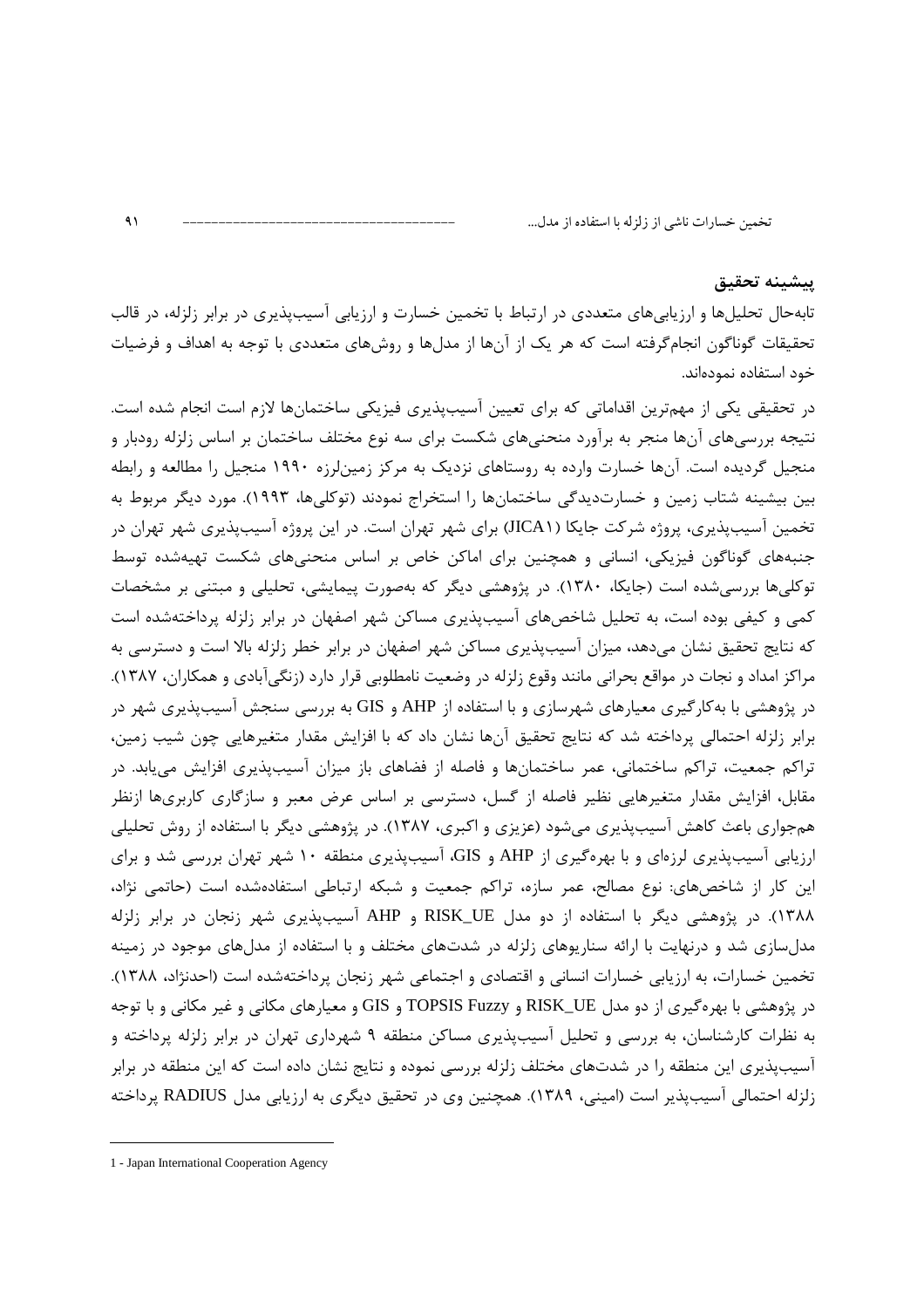و مزایا و معایب این مدل را مورد بررسی قرار داده است و اقدام به برآورد خسارات ناشی از زلزله در منطقه یک شهرداری نموده است (امینی، ۱۳۹۰). در پژوهشی، ضمن مقایسه مدلهای ارزیابی آسیبپذیری شهر در برابر زلزله RADUIS) و TELES) به ارزيابي خطر ساختمانهاي شهر دهرادون هند در برابر زلزله، با استفاده از مدل Hazus پرداخته و به این نتیجه میرسد که مدل Hazus به دلیل کثرت و تنوع دادهها و متغیرهای مورداستفاده میتواند بهعنوان مدل مناسبی جهت ارزیابی و کاهش آسیبپذیری شهرها در برابر زلزله مورداستفاده قرار گیرد (گولاتی<sup>٬</sup> ۲۰۰۶). پژوهشی دیگر به بررسی نقش سیستم اطلاعات جغرافیایی و سنجش|زدور، در مدلسازی و پیشبینی آسیبپذیری شهر کالیفرنیا در برابر زلزله پرداخته و با استفاده از توابع تحلیلی و سیستم اطلاعات جغرافیایی، آسیب-پذیری شهر را مدلسازی نموده است. (راشد<sup>۲</sup> و همکاران ۲۰۰۷). در تحقیقی به ارزیابی آسیبپذیری ساختمانها و سناریوهای مختلف آسیب در شهر سلانو<sup>۳</sup> ایتالیا پرداخته و برای انجام کار خود ساختمانها را به دو دسته بتنی و بنایی تقسیم نموده و آسیبپذیری آنها را با استفاده از مدل RISK\_UE در شدتهای مختلف زلزله بررسی و نیز در شدتهای مختلف زلزله به تخمین و مدلسازی خسارات ناشی از زلزلههای احتمالی پرداختهاند (مارتینلی<sup>۴</sup> و همکاران ۲۰۰۸). در تحقیقی ضمن مدلسازی آسیبپذیری شهر بارسلون با استفاده از مدل RISK\_UE، با بهکارگیری مدلهای موجود در زمینه تخمین خسارات به ارزیابی خسارات انسانی و اقتصادی در شهر بارسلون پرداختهاند (لانتادا<sup>۵</sup> و همکاران ۲۰۰۹). در پژوهشی، سیستم هوش مصنوعی را برای ارزیابی خطر زلزله در شهر دیانگ<sup>۶</sup> کشور چین مبنی بر توسعه GIS و شبکه مصنوعی مورداستفاده قراردادند. این سیستم برای تشخیص ضعف لرزهای ساختارها در شرایط پیش از زلزله، ارزیابی سریع خسارت زلزله و فراهم ساختن شرایط فوری هوشمند پاسخگویی عمومی و دولتی در طول زلزله و بعدازآن کاربرد دارد (تانگ و ون<sup>۷</sup> ۲۰۰۹).

در تحقیقات انجامشده تاکنون، اکثراً زلزله در شهر را با دادههای مکانی و بر اساس مدلهای تصمیمگیری چند معیارِ و در مورد ساختمانها بررسی نمودهاند اما در این تحقیق با استفاده از مدل رادیوس هم آسیبپذیری ساختمانهای شهری و همزمان تعداد کشتهشدگان و مصدومان و نیز وضعیت شریانهای حیاتی در سناریوهای مختلف شدت زلزله بررسی و میزان خسارت برآورد شده است که در تحقیقات انجامشده مشاهده نمیشود.

#### منطقه مورد مطالعه

برای انجام تحقیق شهر اشکذر انتخاب شد، شهر اشکذر با وسعت تقریبی ۸/ ۱۲۱۸ هکتار در طول ۵۴ درجه و ۱۱ دقيقه و ۱۵ ثانيه تا ۵۴ درجه و ۱۴ دقيقه و ۱۰ ثانيه شرقي و ۳۱ درجه و ۵۸ دقيقه و ۵ ثانيه تا ۳۲ درجه و ۳ دقيقه

1 - Gulati

 $\overline{a}$ 

- 2 Rashed
- 3 Celano 4 - Martinelli
- 5 Lantada
- 6 Diang

<sup>7 -</sup> Tang and Wen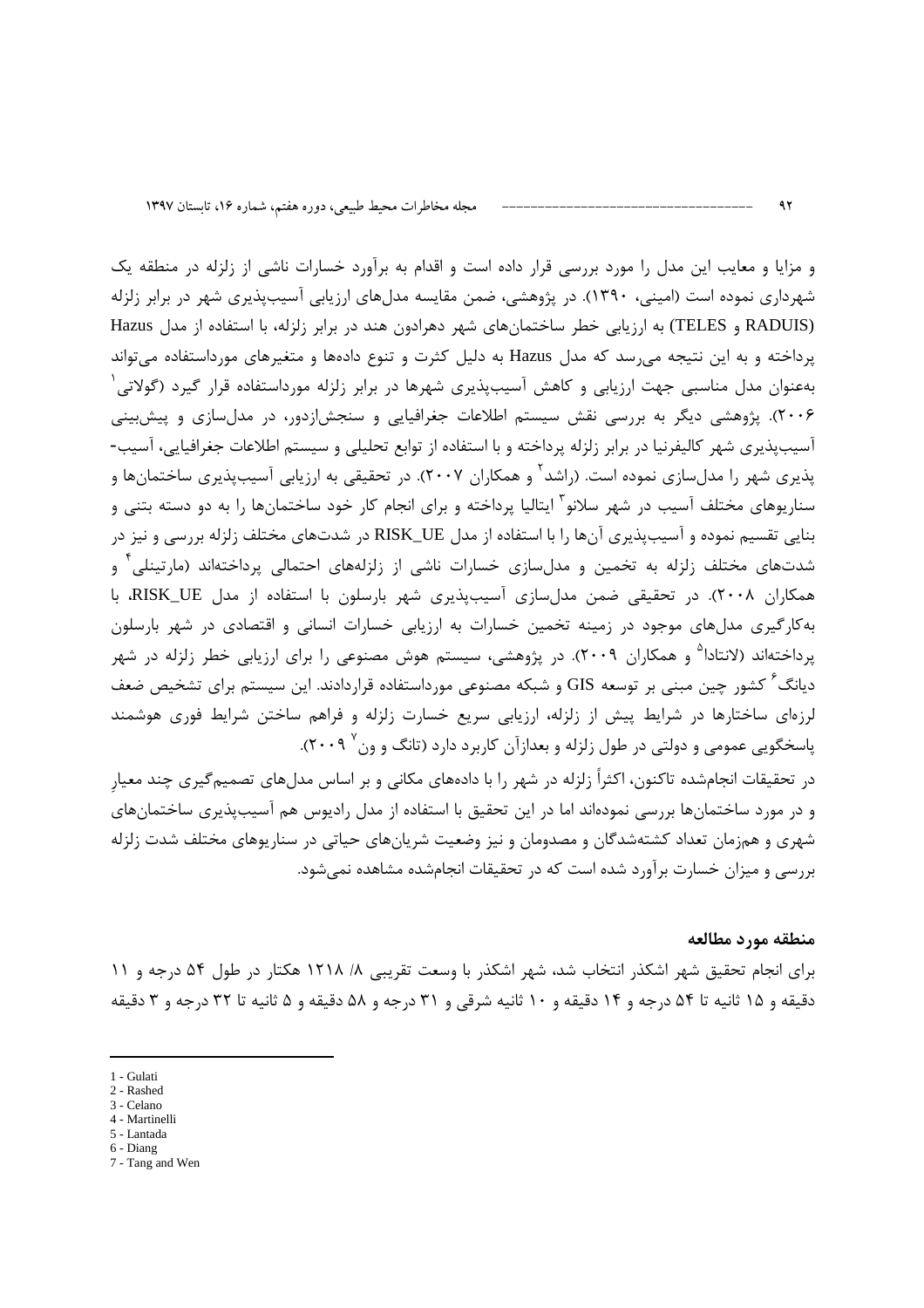و ۲۰ ثانیه عرض شمالی قرارگرفته است. اشکذر از چهار طرف بهوسیله اراضی کشاورزی و روستاهای دهستان رستاق احاطه شده است. پس ازآن از سمت شمال به شهرستان میبد، از سمت جنوب شرق به شهر زارچ، از سمت جنوب غرب به شهر خضرآباد و از سمت غرب به اراضی مزروعی و باغی و تپههای ماسهای محدودشده است. شکل (۱) موقعیت منطقه موردمطالعه را نشان میدهد.



شكل۱: موقعيت منطقه موردمطالعه

#### دادهها و روش ها

نوع تحقیق در این مطالعه کاربردی و روش پژوهش معیاری- تحلیلی می باشد. روش بهکار رفته سعی در کشف روابط علی و معلولی موضوع مورد مطالعه داشته و با بهکارگیری روشهای کمی و کیفی و تحلیل روابط حاکم بر آنها سعی در اثبات فرضیات موردنظر دارد. دادههای این تحقیق عمدتاً بر پایه مشاهدات میدانی شامل برداشت خصایص مورد نظر در مورد ویژگیهای ساختمانی و کالبدی شهر گردآوریشده است و بهصورت کتابخانهای شامل استفاده از نقشههای ۱۰۲۰۰۰ شهری و تصاویر ماهوارهای برای بهنگام سازی نقشهها و همچنین استفاده از آمار و اطلاعات موجود در ارتباط با موضوع تحقيق است.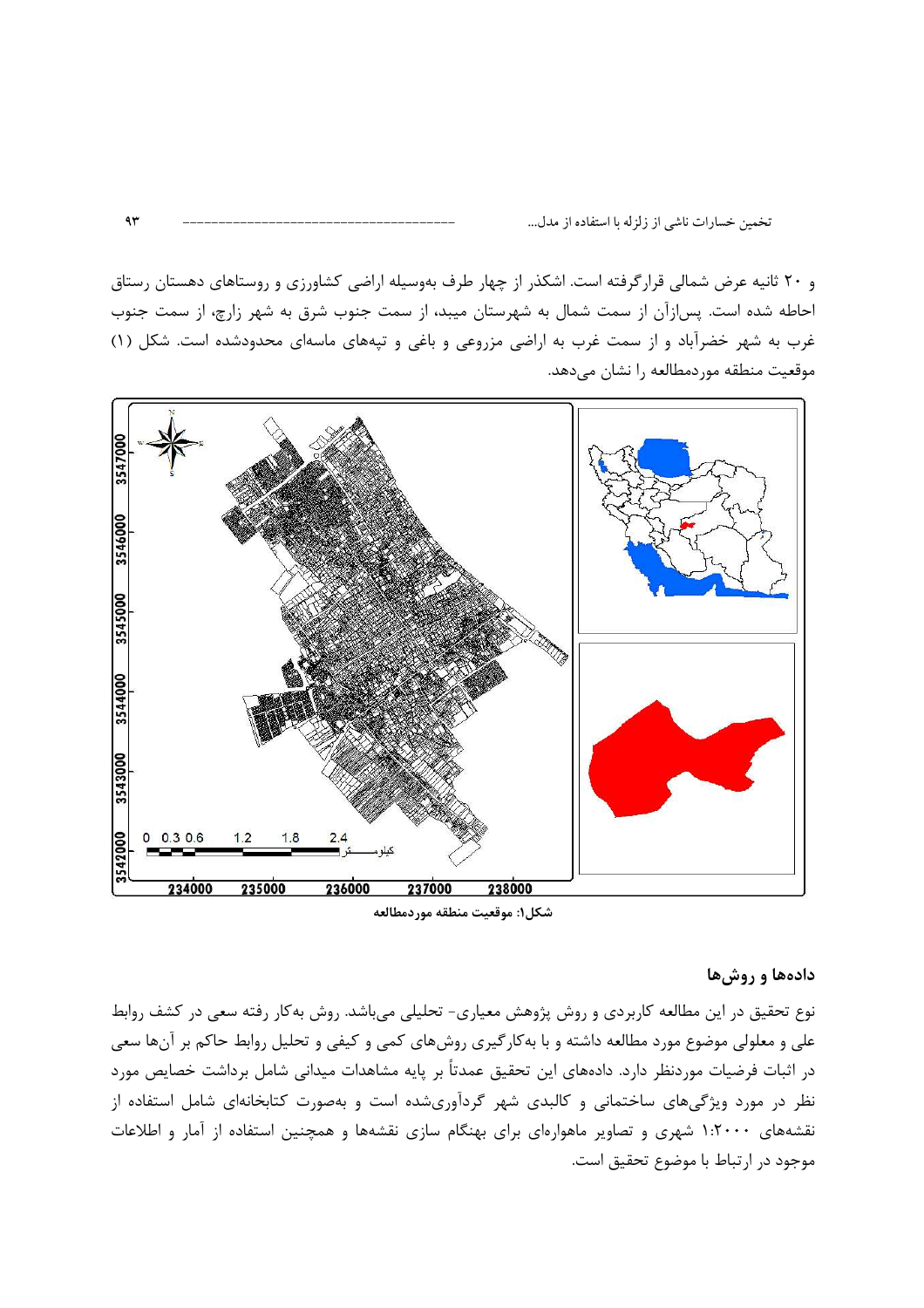بر اساس مدل RADIUS دادههای مورداستفاده در این تحقیق شامل تعداد ساختمانهای منطقه موردمطالعه با توجه به نوع سازه و کاربری آنها، تعداد طبقات ساختمانی، جمعیت کل منطقه و شریانهای حیاتی منطقه (شبکه معابر، مخازن آب، پستهای برق و مخابرات، خطوط آب و فاضلاب، ایستگاههای پمپبنزین) است.

#### AADIUS مدل

 $96$ 

رویکرد RADIUS در سال ۱۹۹۶ با هدف تهیه سناریوی زلزله و تدوین برنامه اقدام برای شهرهای در معرض خطر زلزله در کشورهای درحالتوسعه به کار گرفته شد. هدف اصلی پروژه RADIUS که با حمایت سازمان ملل آغاز گردید، بالا بردن آگاهی و ایجاد یک ابزار علمی و کاربردی برای کاهش خطر زلزله در مناطق شهری است. این رویکرد با اصلاحات انجامشده، بهصورت یک نرمافزار تخمین خسارت و تهیه و تدوین سناریوی زلزله مورداستفاده قرار گرفت. این برنامه در برنامههای اطلاعرسانی و آگاهسازی تمامی ذینفعان در شهر کاربرد دارد. اهداف برنامه :(Carlos and Cynthia, 1999) عبارتاند از: (Carlos and Cynthia, 1999):

۱- طراحی ابزاری برای مدیریت خطریذیری لرزهای که بتواند پاسخگوی شهرهای لرزهخیز باشد. ۲- هدایت مطالعات مقایسهای برای درک خطرپذیری لرزهای در مناطق شهری جهانRADIUS برنامهای است که در محيط Excel كار مي كند و كاربر بايستي اطلاعات زير را در اين نرمافزار وارد نمايد: ۳- اندازه و حدومرز منطقه مورد مطالعه از طریق شبکهبندی ۴- جمعیت کل منطقه مورد مطالعه شدت لرزمای بهصورت شدت PGA و MMI ۵- خسارات وارده به ساختمانها یکی از اهداف عمده این پروژه توسعه ابزار تجربی برای مدیریت ریسک شهر است. روش RADIUS برای تخریب ساختمانها به ١٠ مرحله زیر میتواند تفکیک شود (Carlos and Cynthia, 1999): ١- تعیین سناریوی زلزله ٢- محاسبه ميرايي با استفاده از تابع ۳- محاسبه تقویتکنندگی ناشی از شرایط محلی خاک با استفاده از نقشه خاک ۴- تبدیل PGA بهشدت مرگالی اصلاحشده ۵- به کار گیری تابع آسیبپذیری برای انواع ساختمان ۶- به کار گیری تابع آسیب پذیری برای انواع زیرساختها ۷- به کار گیری تابع آسیبپذیری برای تلفات ۸- به کار گیری اطلاعات هزینه ساختمانها و ترکیب با آسیبپذیری برای محاسبه تخریبات برای دورههای برگشت مختلف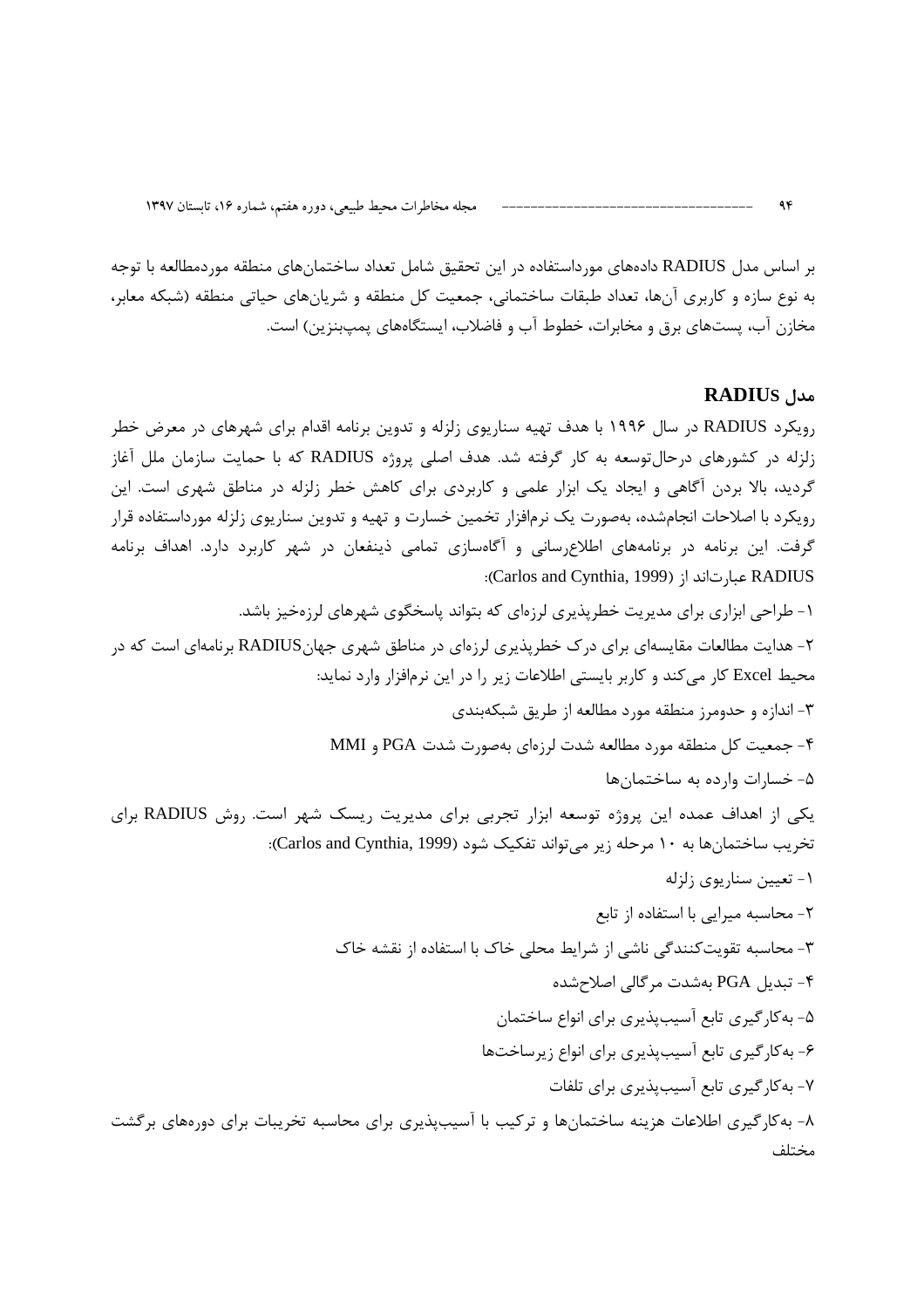۹- ترکیب اطلاعات تخریب برای دورههای برگشت مختلف و محاسبه ریسک با اضافه کردن تخریبات از این دورهها ١٠- تركيب اطلاعات و خلاصهسازى



فرایند کلی تخمین خسارت در این برنامه در شکل (۲) نشان دادهشده است.

شكل ٢: فرايند تخمين خسارت در برنامه RADIUS (Cynthia, 2002)

#### تخمین خسارات ناشی از زلزله با استفاده از نرمافزار RADIUS

روش انجام کار برای تخمین خسارت با استفاده از برنامه RADIUS در شکل (۳) مشاهده می شود. در سناریوی زلزله، وضعیت زمین، دادههای آماری و عملکرد آسیبپذیری ساختمانها مهمترین دادههای ورودی برای تخمین خسارت زلزله هستند. برای تهیه و تدوین یک سناریوی خسارت زلزله، باید ناحیه هدف مشخص شود و با توجه به زمینشناسی و موقعیت گسلها، بایستی بزرگی، مرکز زلزله و مدل افت قدرت موج مشخص شود. تخمین خسارت با توجه به مخاطره و سازههای موجود و تعداد و نوع سازهها و شریانهای حیاتی برآورد خواهد شد. نقشه خسارت بیانکننده ارتباط بین شدت لرزهای و درجه خسارت به سازهها خواهد بود. تلفاتی همچون مرگ و جراحت هنگام وقوع زلزله در شب یا روز تخمین زده می شوند؛ بنابراین کل فرایند تخمین خسارت منجر به آگاهی از مجموع خسارت و چگونگی توزیع آنها در صورت وقوع زلزله است. البته بايد توجه داشت، زماني كه يک زلزله رخ مي٥هد اثرات و نتايج آن قطعاً تفاوتهای زیادی با نتایج سناریو خواهد داشت. سناریو تنها فرضیهای است برای اینکه بدانیم که اثرات وقوع زلزله بدتر یا شبیه به چیزی است که سناریو محاسبه نموده است.

یکی از مهمترین مزیتهای مدل رادیوس این است که تمامی روابط و توابع استفادهشده در برنامه بهصورت مشخص نشان دادهشده و در دسترس است و در صورت نیاز امکان تغییر و بومیسازی آنها بر اساس توابع موجود در کشور امکان پذیر است. با به کار گیری این رویکرد جهت تدوین سناریوی زلزله و تخمین خسارات احتمالی، می توان در ک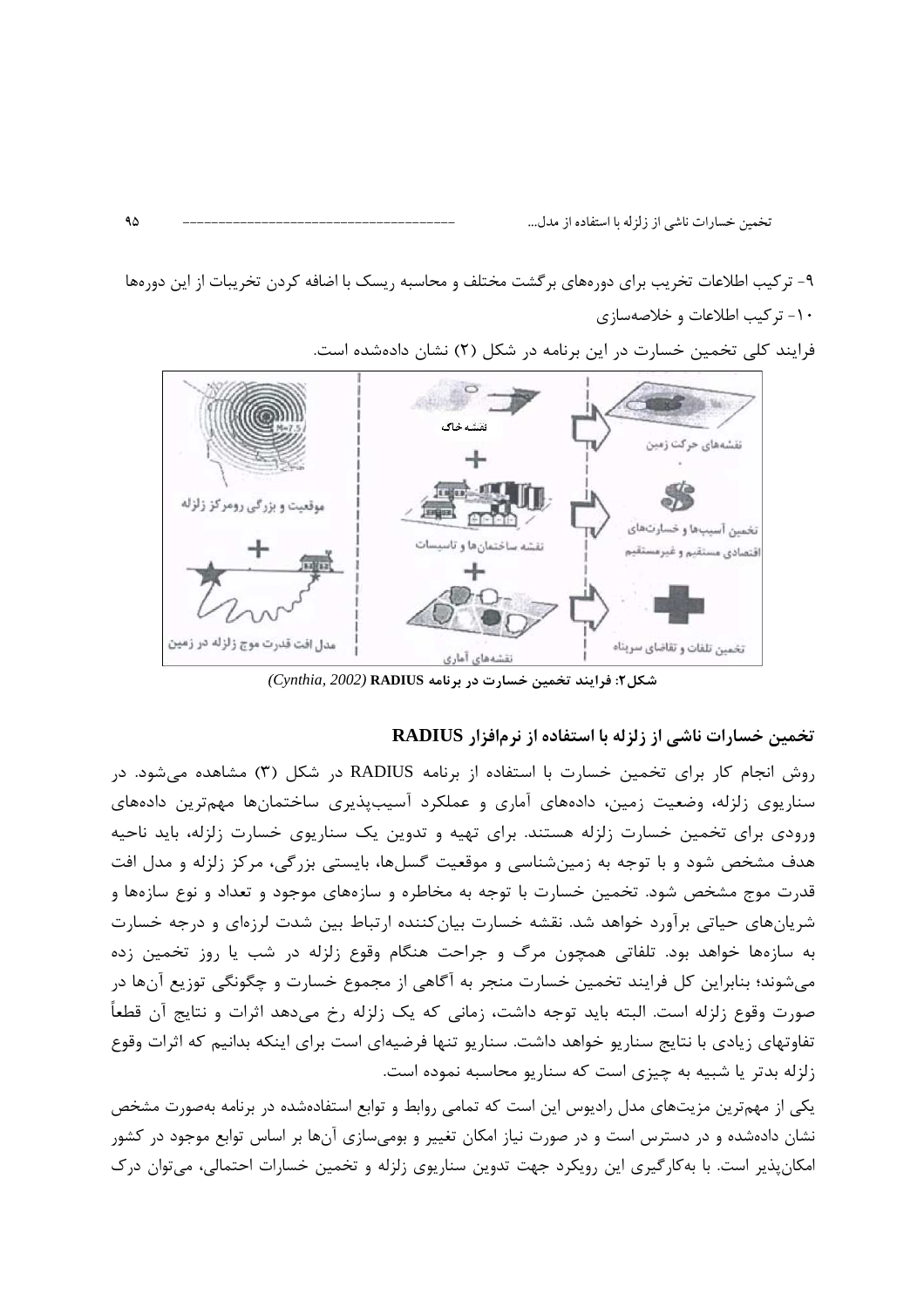بهتری از زلزله و میزان ریسکی که با آن روبرو هستیم را داشته باشیم، همچنین گستره و دامنه خسارت و مناطق آسیبپذیر در شهر مشخص خواهند شد. مدل رادیوس از ساختار سادهای برخوردار است و استفاده از آن نیاز به تخصصهای پیچیده ندارد، لذا کارشناسان محلی بهسادگی میتوانند از آن استفاده نمایند. این نرمافزار برای تدوین سناریوی زلزله و تخمین خسارت فرآیند گامبهگام و مشخصی دارد. بدینصورت که هنگام وارد نمودن اطلاعات موردنیاز در هر قسمت، اطلاعات توسط نرمافزار بهصورت خودکار بررسیشده و در صورت ناقص بودن اطلاعات هشدار داده و اجازه اجرای سناریوی زلزله در ادامه داده نمی شود. در برنامه رادیوس منطقه مورد نظر به شبکههای مساوی تقسیم بندی شده و اطلاعات مورد نیاز برای انجام برنامه وارد شبکهها شده و می توان بهآسانی اندازه و تعداد شبکهها را تغییر داد، مثلاً بهراحتی می¤وان اندازه شبکهها را کوچک نموده و با کوچک نمودن اندازه شبکهها می¤وان به نتایج دقیقتری در ارتباط با آسیبپذیری منطقه دستیافت.



شکل۳: فرایند کلی تخمین خسارت با استفاده از برنامه RADIUS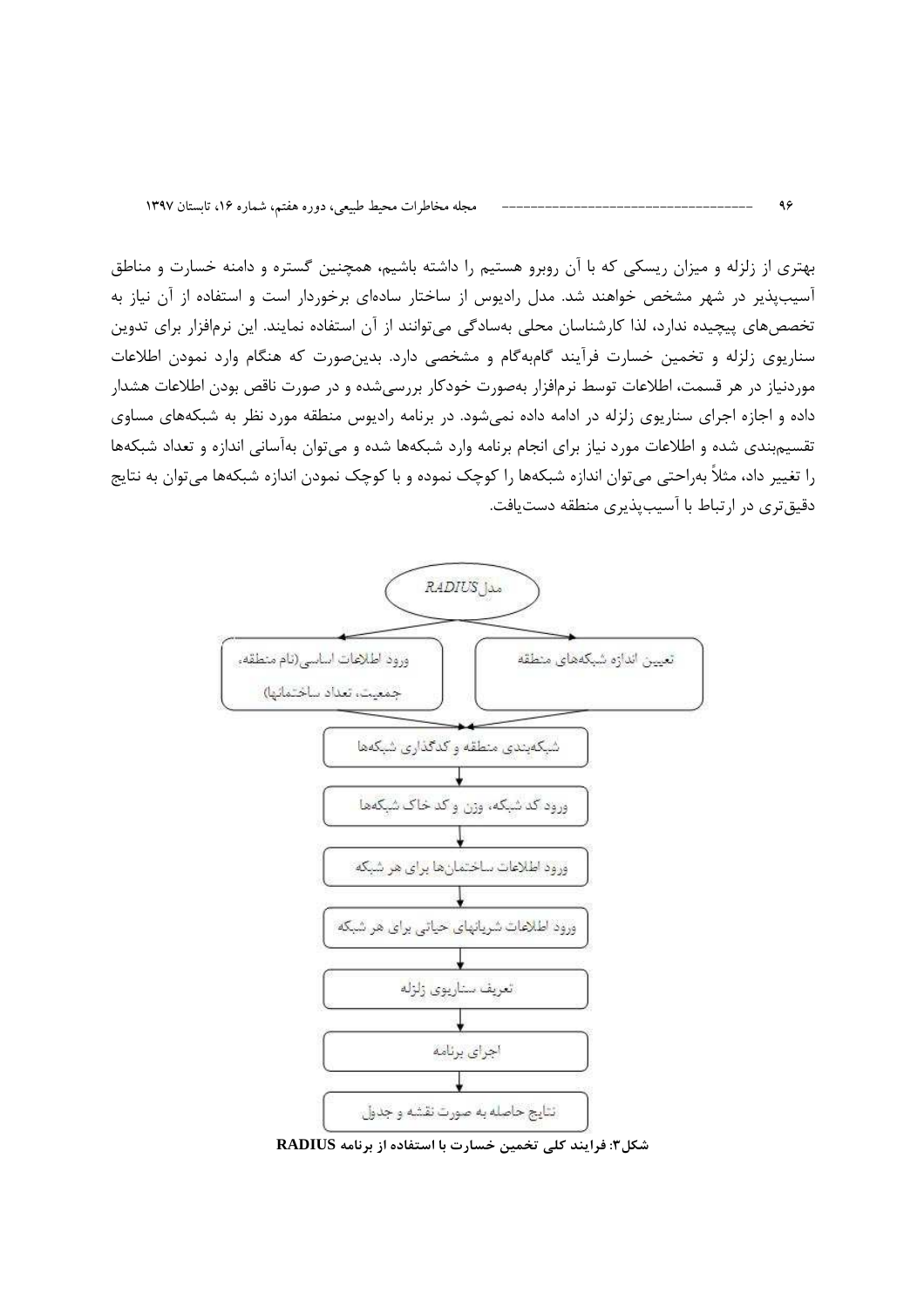#### يافتههاى تحقيق

مراحل انجام فرآیند تخمین خسارات ناشی از زلزله در شهر اشکذر در نرمافزار RADIUS، شامل شش مرحله اصلی است که عبارتاند از:

#### ۱– شبکهبندی منطقه

با توجه به اینکه در مناطق شهری، هر بخش از منطقه دارای خصوصیات مختلفی از قبیل وضعیت زمین، نوع و کاربری متفاوت ساختمانها و همچنین اطلاعات آماری متفاوت است، برای برآورد و تخمین خسارت، شهر اشکذر، به ۲۷ شبکه مساوی، ۷۰۰ متر در ۷۰۰ متر، تقسیم و اطلاعات موردنیاز برنامه، به تفکیک هر شبکه وارد نرمافزار شد؛ شبکهبندی منطقه در نرمافزار ArcGIS و با توجه به مرزهای منطقه و توزیع کاربریهای موجود در آن صورت گرفته است که شکل (۴) شبکهبندی منطقه را در مدل RADIUS نشان مے دھد.



٢- تعيين وضعيت خاک منطقه وضعیت خاک منطقه، در میزان خسارات ناشی از زلزله مؤثر است، زیرا وضعیت زمین بهطور مستقیم، لرزش زمین و اثرات لرزهای را تشدید میکند. نرمافزار RADIUS طبقهبندی سادهای برای جنس خاک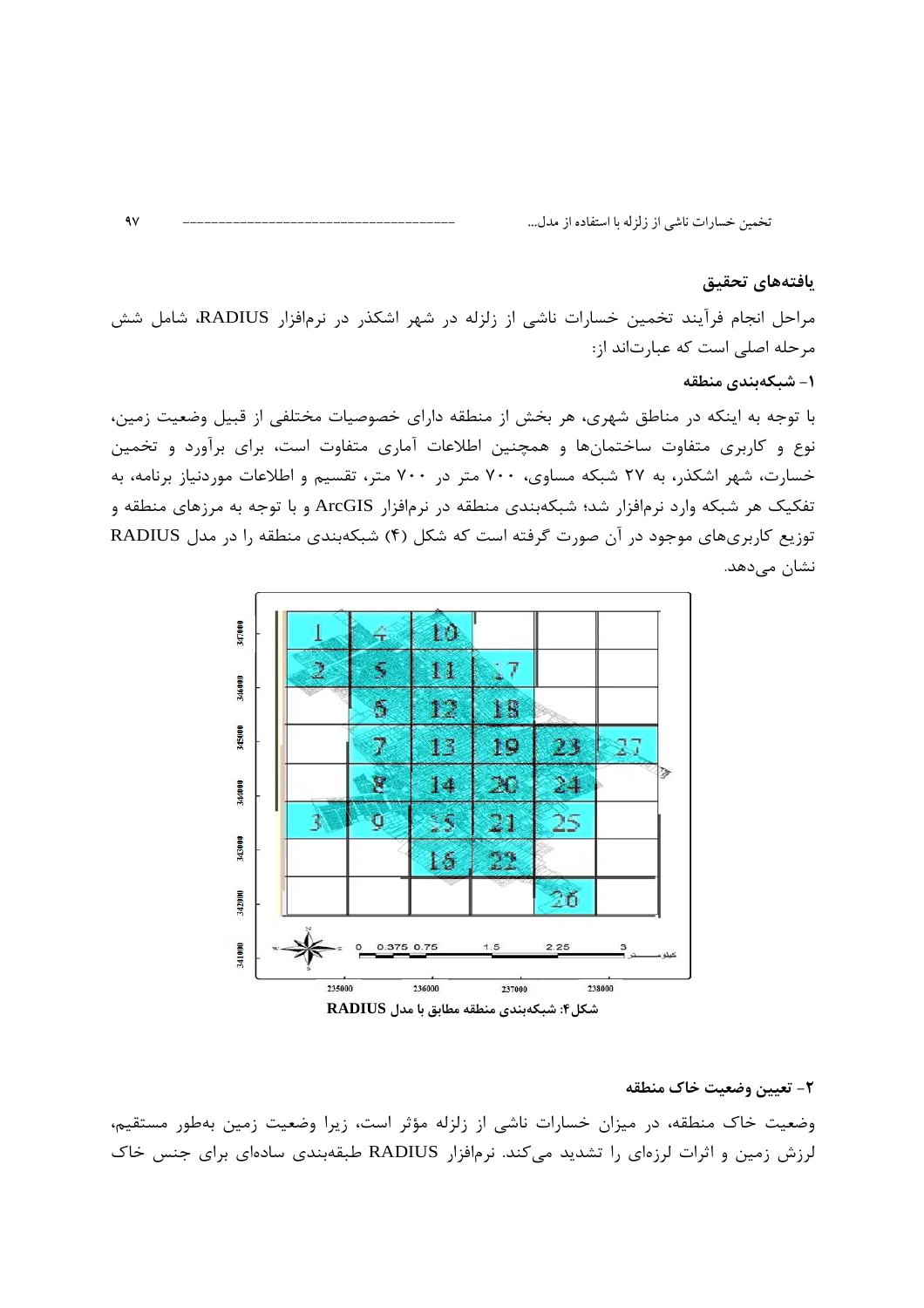پیشنهاد میکند که در این طبقهبندی جنس خاک به ۴ دسته، سنگ سخت، سنگ نرم، خاک متوسط و خاک نرم که فاکتورهای تشدید شدت لرزه نیز مطابق با آنها توسط نرمافزار اعمال میشود، تقسیمشده است که گروهبندی خاک منطقه مطابق جدول (۱) است.

| توصيف و نوع آن            | نوع خاک   |
|---------------------------|-----------|
|                           | سنگ سخت   |
| سنگآهک دولومیتی ضخیم لایه | سنگ نرم   |
| آبرفتهاي سيلابي           | خاک متوسط |
|                           | خاک نړم   |

جدول1: گروهبندی خاک منطقه بر اساس برنامه RADIUS

#### ۳– طبقهبندی ساختمان های منطقه مورد مطالعه

آسیبپذیری ساختمانها ازجمله مسائل کلیدی در خطریذیری لرزهای است، تخریب ساختمانها علت اصلی کشته شدن، کشتهشدگان است. خسارات وارده به ساختمانها در اثر زلزله مستقیماً تحت تأثیر دو عامل نوع و جنس ساختمانها قرار دارد؛ که اولین گام در تعیین خسارات ساختمانها گروهبندی آنها است. نرمافزار RADIUS طبقهبندی ساختمانها را با توجه به نوع مصالح بکار رفته در ساختوساز، کاربری و تعداد طبقات انجام میدهد. آگاهی از تعداد ساختمانهای موجود در هر شبکه برای محاسبه میزان خسارات ضروری است که تعداد انواع مختلف ساختمانهای موجود در هر شبکه از طریق نرمافزار ArcGIS محاسبه و وارد نرمافزار RADIUS شد. طبقهبندی ساختمانها مطابق مدل RADIUS و نیز وضعیت آنها در منطقه موردمطالعه در جدول (۲) آورده شده است.

| درصد                      | تعداد                         | مشخصات                                                                                                 | ساختمان |
|---------------------------|-------------------------------|--------------------------------------------------------------------------------------------------------|---------|
| ۹/۹                       | ٢٧١۵                          | نوع ۱: ساختمانهای با مصالح بنایی و غیر مقاوم در برابر زلزلههای احتمالی، ساختهشده از آجر، کاهگل و سقفها |         |
|                           |                               | و دیوارهای بدون شناژ                                                                                   |         |
| $YF/\lambda$              | 1.50                          | نوع ۲: سازههای ترکیبی، سازههای غیراستاندارد و غیر منطبق با آئیننامههای ساختمانی، ارتفاع تا سهطبقه      | مسکونی  |
| $Y/Y\Delta$               | $\mathbf{r} \cdot \mathbf{r}$ | نوع ۳: ساختمانهای با اسکلت فلزی یا بتنی، غیر منطبق با آئیننامههای ساختمانی، ارتفاع ۴ تا ۶ طبقه         |         |
| .157                      | ۵V                            | نوع ۴: ساختمانهای با اسکلت فلزی یا بتن مسلح، مهندسی ساز، نوساز و چندین طبقه                            |         |
| $\cdot$ / $\cdot$ $\cdot$ | ٣                             | نوع ١: ساختمان مدارس تا ٢ طبقه                                                                         |         |
| $\bullet$                 |                               | نوع ٢: ساختمان مدارس بالاتر از ٢ طبقه                                                                  | آموزشی  |
| $\cdot/\cdot\cdot$ Y      |                               | نوع ۱: بیمارستانهای کوچک و متوسط                                                                       |         |
| $\bullet$                 |                               | نوع ۲: بیمارستانهای بزرگ                                                                               | درمانی  |
| $\cdot$ 100               | ٧Δ                            | مراكز خريد                                                                                             | تجارى   |
| $\cdot/\cdot\cdot$ Y      |                               | ساختمانها و تأسيسات صنعتى                                                                              | صنعتی   |

جدول٢: گروهبندي ساختمانها مطابق با برنامه RADIUS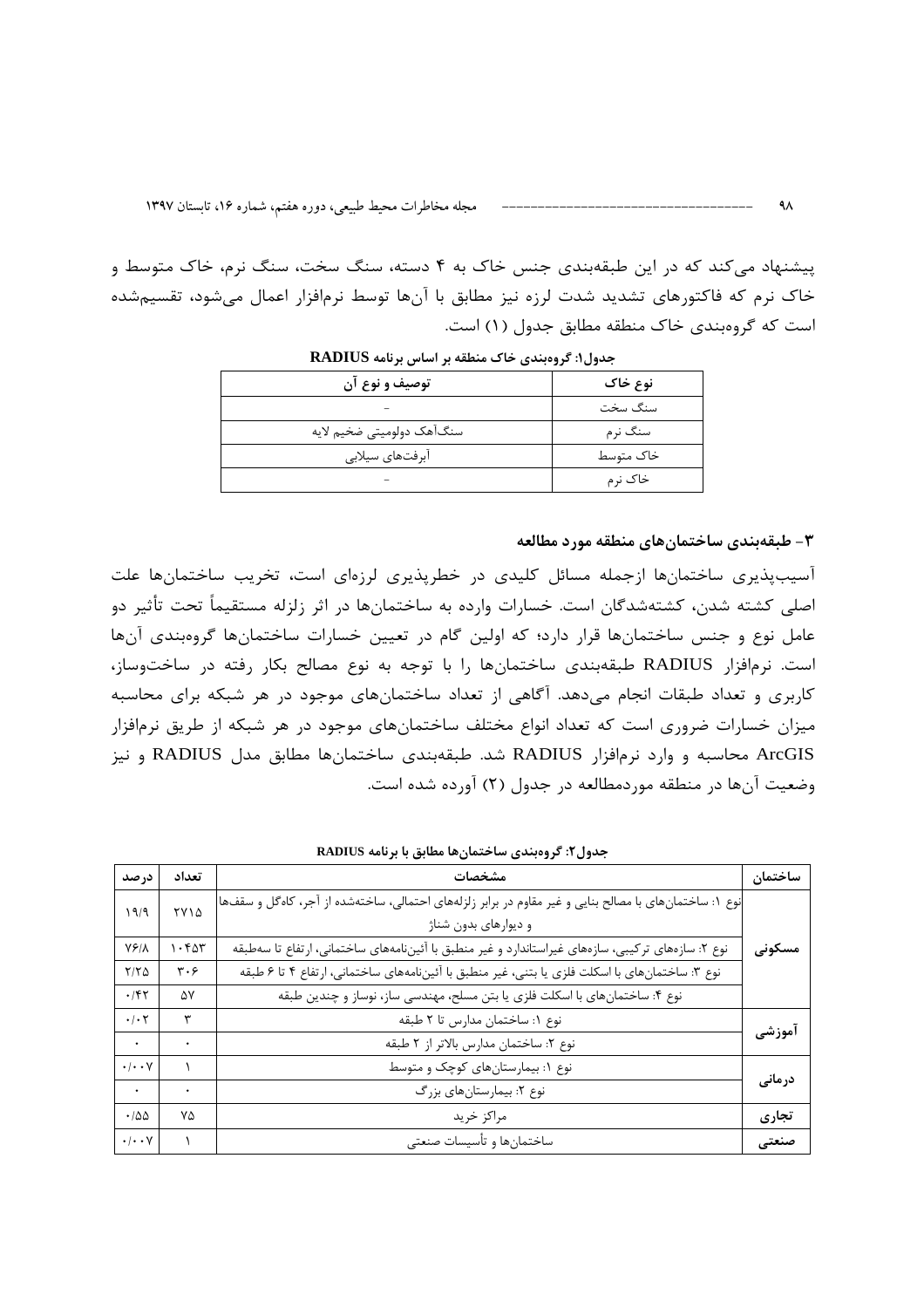$99$ 

۴- تعیین خسارات وارده به شریانهای حیاتی

اگر شریانهای حیاتی از قبیل شبکههای آبرسانی، شبکههای برق یا سایر شبکههای ارتباطی در اثر وقوع زلزله خسارت ببینند، ضمن اینکه در زلزله خساراتی به آنها واردشده است، خسارات و آسیبهای بعدی نیز به دنبال دارند، برای مثال می توان به شبکه معابر اشاره نمود که معابر بهعنوان یکی از عناصر مهم شهري، بلافاصله بعد از وقوع زلزله اهميت ويژهاي مي يابند، چراكه نياز به تخليه مجروحين در اسرع وقت میباشد. این تخلیه از طریق جادههای بینشهری، خیابانهای درونشهری و معابر فرعی انجام میگیرد و در صورت بسته شدن یکی از جادههای اصلی و یا حتی معابر فرعی، خسارات و صدمات ناشی از زلزله چندین برابر شده و این احتمال وجود دارد که بازگشت به وضع عادی روزها و یا حتی ماهها به طول انجامد. برنامه RADIUS برای تخمین خسارات شریانهای حیاتی از آمار کلی و مجموع شریانهای حیاتی در کل منطقه و ارتباط آن با میزان شدت لرزمای، استفاده می نماید، بدین معنی که با بالا رفتن شدت زلزله، میزان خسارت وارده به شریانهای حیاتی، برای هر یک از تأسیسات، بهصورت یک منحنی افزایش می یابد. گروهبندی شریانهای حیاتی مطابق مدل RADIUS، در جدول (٣) آورده شده است که در این جدول وضعیت آن در شهر اشکذر نشان دادهشده است.

| توصيف                              | واحد    | ميزان | شریانهای حیاتی            |
|------------------------------------|---------|-------|---------------------------|
| جادههای محلی به مناطق اطراف        | كيلومتر | ٢٨    | جاده نوع اول              |
| شامراهها و بزرگراهها               | كيلومتر | ۴     | جاده نوع دوم              |
|                                    | تعداد   |       | پل                        |
|                                    | تعداد   | ۰     | تونل                      |
| تعداد دکلهای برق و مخابرات         | تعداد   | ١۵    | برق ۱                     |
| تعداد ایستگاههای برق و مخابرات     | تعداد   | ٨     | برق ۲                     |
| طول خطوط آب و فاضلاب               | كيلومتر | ١.    | آب ۱                      |
| تعداد ایستگاههای پمپاژ آب          | تعداد   |       | آب ۲                      |
| تعداد ایستگاههای آب و فاضلاب صنعتی | تعداد   |       | آب ۳                      |
| تعداد آبانبارها و آببندها          | تعداد   | ۶     | مخزن آب ۱                 |
| تعداد مخازن مرتفع                  | تعداد   |       | مخزن آب ۲                 |
| تعداد ایستگاههای پمپبنزین و غیره   | تعداد   | ٢     | سوختهای بنزینی و گازوئیلی |

جدول٣: وضعیت شر پانهای جباتی شهر اشکذر

#### ۵- تعیین سناریوی زلزله

پیشبینی رویدادهای احتمالی و آثار آنها، تهیه سناریو نامیده میشود. تهیه سناریو اغلب بهمنظور تهیه برنامه و ایجاد آمادگی در جوامع سانحه خیز، صورت میگیرد و به درک بهتر آینده محتمل کمک میکند. البته باید توجه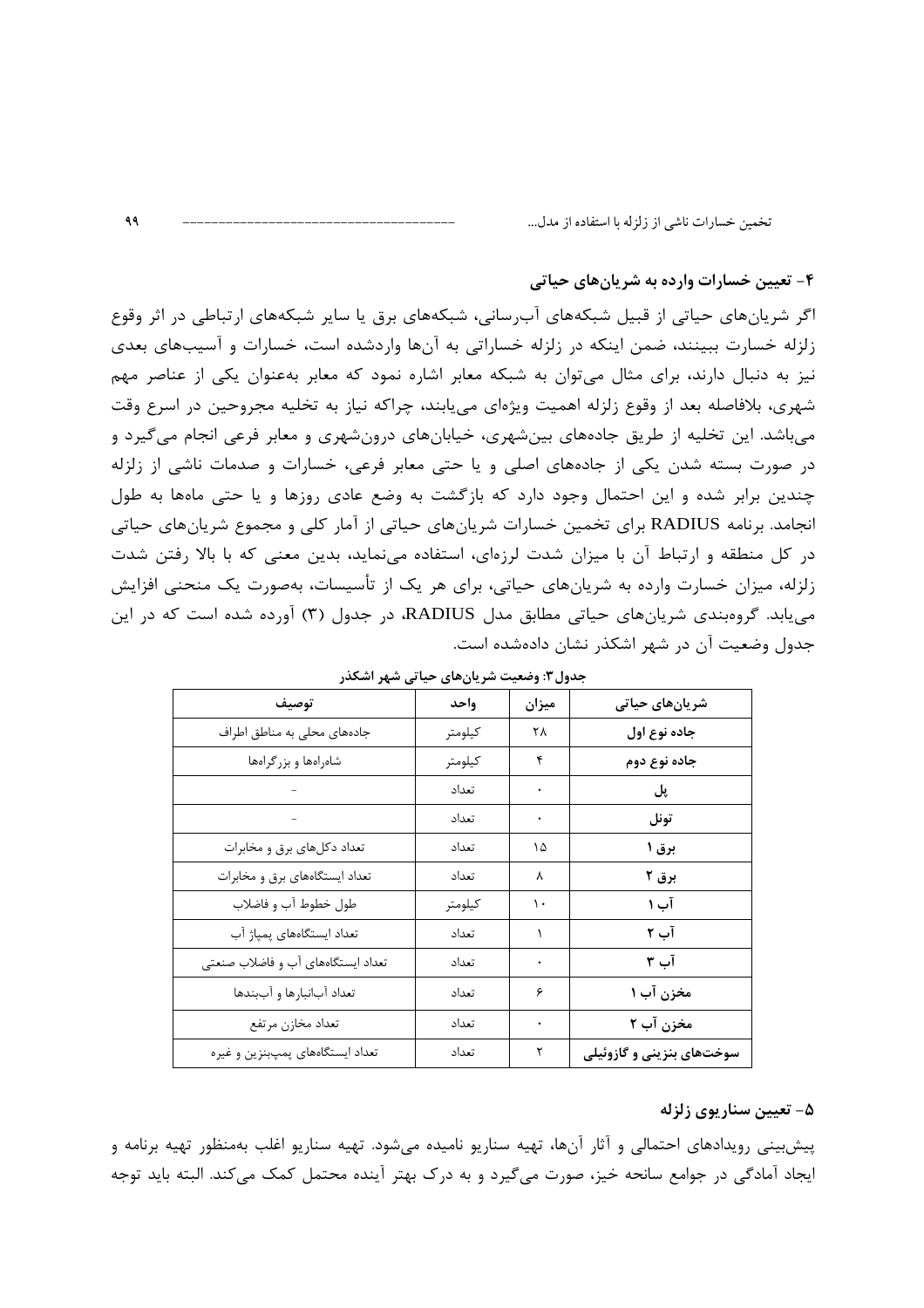داشت، زمانی که یک زلزله رخ میدهد اثرات و نتایج آن قطعاً تفاوتهایی با نتایج سناریو خواهد داشت. سناریو تنها فرضیهای است برای اینکه بدانیم که اثرات وقوع زلزله بدتر یا شبیه به چیزی است که سناریو محاسبه نموده است. آماده بودن بر اساس سناریو زلزله به ما کمک میکند که برای رویارویی با یک زلزله واقعی در آن منطقه آماده شویم و اقدامات لازم را برای کاهش خسارت و تلفات ناشی از زلزله احتمالی در آن منطقه انجام دهیم. از میان بسیاری از گسلهای موجود در منطقه، محتملترین گسلهای خطرناک دو گسل جنوب غربی و شرقی انتخاب شدند. بامطالعه زلزلههای تاریخی، منطقه بزرگی که شدت زلزله از ۵/۲ ریشتر بیشتر نبوده و عمق زلزله نیز ۲۵ کیلومتر بوده، انتخابشده است (مهندسین مشاور کریاس بنا، طرح جامع اشکذر، ۱۳۸۶).

درنتیجه، دو مدل برای زلزلههای سناریو در برنامه RADIUS در نظر گرفته شدند که مشخصات آنها در جدول (۴) مشاهده میشود و زمان زلزله نیز ساعت یک بامداد در نظر گرفتهشده است. باید توجه نمود درصورتی که زلزله در شب روی دهد میزان تلفات انسانی افزایش می یابد، اما تعداد ساختمانهای تخریبشده در شب یا روز به همان میزان خواهد بود.

| مدل گسل شرقی منطقه | مدل گسل جنوب غربي منطقه | مشخصات                  |
|--------------------|-------------------------|-------------------------|
| شرقى               | جنوب غربى               | موقعيت نسبت به منطقه    |
| ۵/۲                | ۵۱۲                     | بزرگی زلزله             |
| ۲∆Km               | ۲∆Km                    | عمق زلزله               |
| $\Delta V$ km      | 50Km                    | فاصله از شبکه مرجع (۱۳) |

جدول۴: مشخصات مدلهای سناریوی زلزله

#### بحث و نتايج

نتایج تخمین خسارات ناشی از زلزله در شهر اشکذر با استفاده از رویکرد RADIUS

بعد از استخراج اطلاعات موردنیاز مدل رادیوس (نوع کاربری ساختمان، تعداد طبقات ساختمان، نوع خاک، وضعیت شریانهای حیاتی منطقه) از GIS، این اطلاعات وارد مدل رادیوس شدند، بعد از تجزیهوتحلیل صورت گرفته در مدل رادیوس این نتایج که در شکلهای (۵) و (۶) و جداول (۵) و (۶) نشان دادهشدهاند، بهدستآمده است. در کل نتایج خسارات و تلفات ناشی از وقوع زلزله بر اساس سناریوهای در نظر گرفتهشده در منطقه مورد مطالعه مطابق جدول (۵) است. آمار و ارقام جدول حاکی از آن است که بر اساس سناریوی گسل جنوب غربی، ۵۳۳ ساختمان تخریب، ۲۳ نفر کشته و ۲۰۵ نفر مصدوم خواهند شد. مطابق سناریوی گسل شرقی نیز، ۱۳۵ ساختمان تخریب، • نفر کشته و • نفر مصدوم خواهند شد. برای اینکه ازلحاظ مکانی نیز دیدی در ارتباط با میزان تلفات نسبت به منطقه مورد مطالعه داشته باشیم و آمار و ارقام بیانشده در جدول ازلحاظ موقعیت مکانی نیز مشخص شوند، میزان تخریب ساختمانها بر اساس سناریوهای مدنظر در شکلهای (۵) و (۶) نشان دادهشدهاند. لازم به ذکر است که میزان کشتهشدگان و مصدومان، متأثر از میزان تخریب ساختمانها است، به همین دلیل فقط نقشه تخریب ساختمانها ذکرشده است.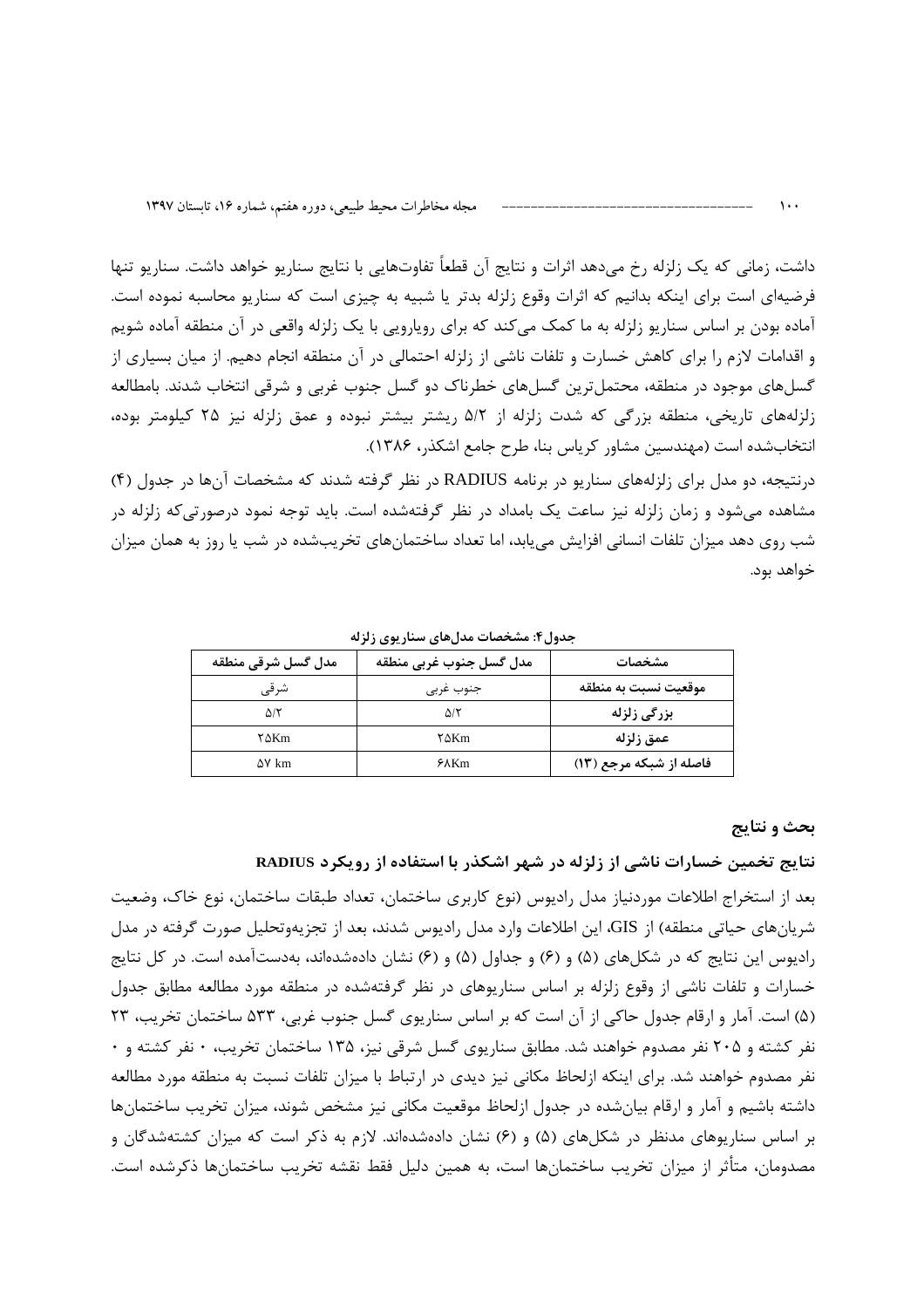نتایج حاصل از آسیب شریانهای حیاتی بر اساس سناریوهای مدنظر در جدول (۶) نشان دادهشده است، آمار جدول بیانگر این مطلب است که مطابق مدل گسل جنوب غربی، یک درصد از شبکه معابر، ۰/۰۲ درصد از خطوط آب و فاضلاب و ۰/۵ درصد از جایگاههای سوخت در منطقه مورد مطالعه تخریب خواهند شد، نیز بر اساس مدل گسل شرقی، آسیب جدی به شریانهای حیاتی منطقه وارد نخواهد شد. در کل سناریوی گسل جنوب غربی بیشترین آسیب را برای منطقه به همراه دارد که این به دلیل فاصله اندکی است که این گسل با منطقه مورد مطالعه دارد.

جدول۵: میزان خسارات و تلفات وارده در نواحی دهگانه منطقه در سناریوهای مختلف

| مصدومان | كشتەشدگان        | ساختمان | سناريوي زلزله     |
|---------|------------------|---------|-------------------|
| ۲۰۵     | س                | ۵۳۳     | مدل گسل جنوب غربی |
|         | $\bullet\bullet$ | ۳۵      | مدل گسل شرقی      |

| جدول۶: درصد خسارات وارده به شریانهای حیاتی منطقه در سناریوهای مختلف |                     |            |            |                   |
|---------------------------------------------------------------------|---------------------|------------|------------|-------------------|
| جایگاههای بنزین                                                     | خطوط آب و فاضلاب    | جاده نوع ۲ | جاده نوع ۱ | سناريوي زلزله     |
| ۰۱۵                                                                 | $\cdot$ / $\cdot$ T |            |            | مدل گسل جنوب غربی |
|                                                                     |                     |            |            | مدل گسل شرقی      |



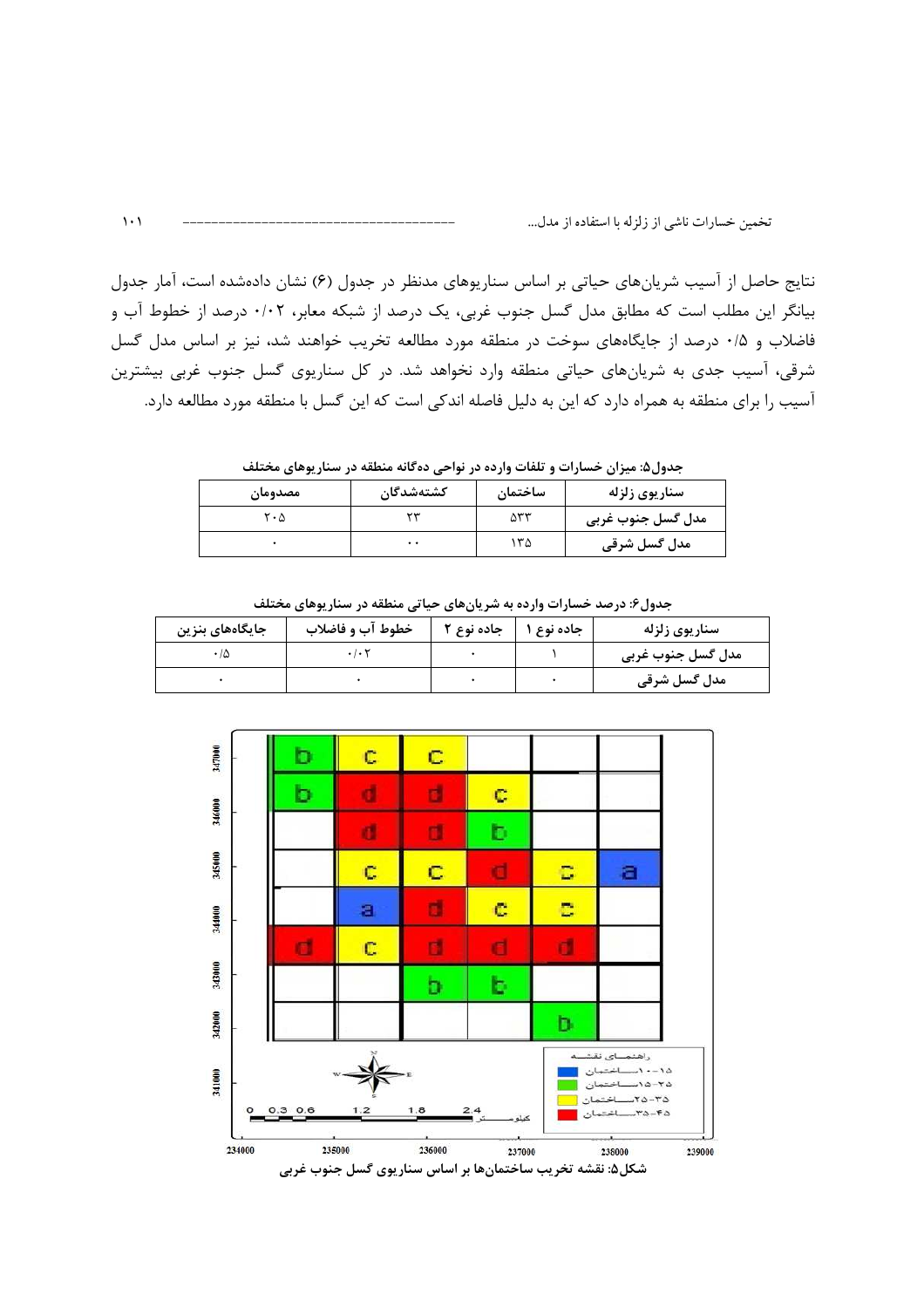

شکل۶: نقشه درصد ساختمانها بر اساس سناریوی گسل شرقی

#### نتيجەگيرى

بررسی نتایج حاصل از تخمین خسارات ناشی از زلزله در منطقه مورد مطالعه بر اساس دو سناریوی تدوین شده، حاکی از آن است که بیشترین خسارات وارده به منطقه را گسل جنوبغربی منطقه ایجاد خواهد نمود که آنهم ناچیز است و میزان خسارات وارده به منطقه ناشی از گسل شرقی صفر است که نتایج حاصله با پهنهبندی خطر زلزله منطقه که در منطقه خطر نسبتاً پایین قرار دارد همخوانی دارد. بررسی آسیبپذیری منطقه بهصورت جزئی و در قالب مناطق کوچک مطابق با مدل مورد استفاده انتخابشده است و درجه آسیب بهدستآمده در دو سناریوی مدنظر بررسی شده است. با توجه به سناریوهای تدوین شده میزان خسارات ناشی از زلزله در منطقه موردمطالعه ناچیز است و بیشترین خسارات ایجادشده ناشی از سناریوی گسل جنوبغربی منطقه است. با وجود اینکه در این تحقیق گسترده شهر از لحاظ خطر زلزله چندان آسیبپذیر نیست، با اینحال و با توجه به وجود گسلهای زلزله زا در استان که میتوانند شهر اشکذر را تحت تأثیر قرار دهند، رعایت آییننامه طراحی ساختمان در برابر زلزله برای ساختوسازهای مسکونی و غیرمسکونی شهر لازم و ضروری می باشد.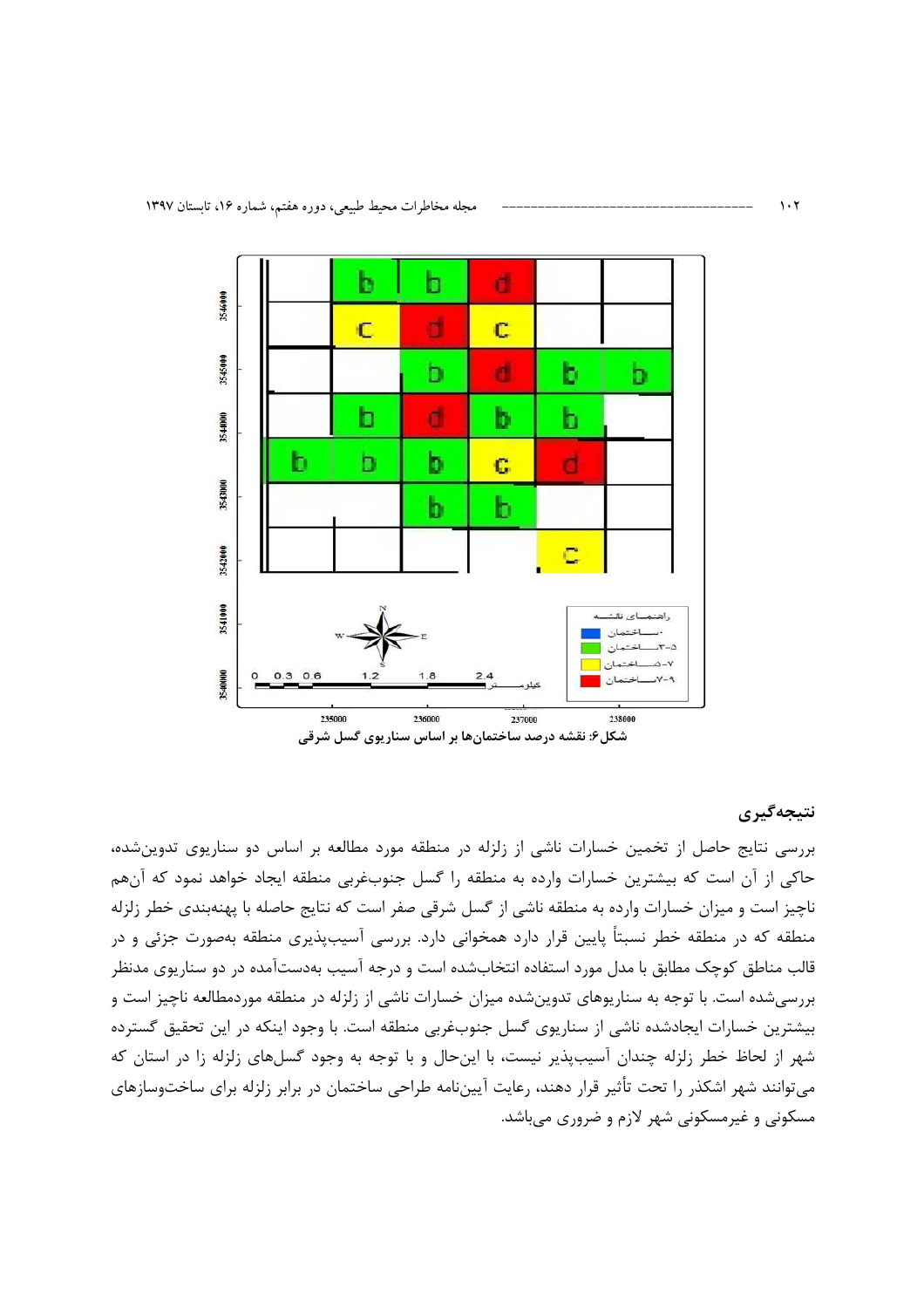احدنژاد محسن، (۱۳۸۸)، مدلسازی آسیبپذیری شهرها در برابر زلزله مطالعه موردی شهر زنجان، رساله دکتری جغرافیا و برنامهریزی شهری به راهنمایی قرخلو مهدی، دانشگاه تهران، صص ۴۵-۶۰.

آژانس همکاریهای بینالمللی ژاین (جایکا)، ۱۳۸۰، پروژه ریز پهنهبندی لرزمای تهران بزرگ، صص ۱۰-۱۲.

امینی جمال، (۱۳۸۷)، تحلیل آسیبپذیری مساکن شهری در برابر زلزله (مطالعه موردی منطقه ۹ شهرداری تهران)، پایاننامه کارشناسی ارشد سنجش|زدور و سیستم اطلاعات جغرافیایی به راهنمایی فرج زاده اصل منوچهر، دانشگاه تربیت مدرس تهران، صص ۵–۹.

امینی جمال، کرمی جلال، علی،محمدی عباس، صفرراد طاهر، (۱۳۹۰)، ارزیابی مدل RADIUS در تخمین خسارات ناشی از زلزله در محیط GIS (مطالعه موردی منطقه یک شهرداری تهران)، نشریه مطالعات و پژوهشهای شهری و منطقهای دانشگاه اصفهان، سال سوم، شماره ١١، صص ٢٣- ۴٠.

حاتمی نژاد حسین، فتحی حمید، عشق[بادی فرشید، (۱۳۸۸)، ارزیابی میزان آسیبیذیری لرزمای در شهر، نمونه موردی: منطقه ۱۰ شهر تهران، نشریه پژوهش های جغرافیایی انسانی، شماره ۶۸، صص ۱-۲۰.

عزیزی محمدمهدی، اکبری رضا، (۱۳۸۷)، ملاحظات شهرسازی در سنجش آسیبپذیری شهرها از زلزله، نشریه هنرهای زیبا، شماره ۳۴، صص ۳۶- ۲۵.

مهندسین مشاور؛ کریاس بنا، (۱۳۸۶)، گزارش طرح تفصیلی شهر اشکذر.

Carlos A. Villacis and Cynthia N. Cardona, (1999), Guidelines for the implementation of earthquake risk management projects. Geo hazards International. Palo Alto, California.

Cynthia N. cardona, (2002), Earthquake Damage Scenarios for Thimphu Valley-implementation of Case Study- Geo hazards International, Vol 38-42.

Ebert. A, Kerle. N, Stein. A, (2009), Urban social vulnerability assessment with physical proxies and spatial metrics derived from air- and spaceborne imagery and GIS data, Nat Hazards 48, 275–294.

Gulati.B, (2006), Earthquake Risk Assessment of Buildings Applicability of HAZUS in Dehradun, India, Unpublished MS Thesis, ITC, the Netherlands.

HAZUS-MH MR3 Technical Manual (2007), Federal Emergency Management Agency (FEMA).

Lantada. N, Pujades. L, Barbat. A (2009), Vulnerability index and capacity spectrum based methods for urban seismic risk evaluation. A comparison. Nat Hazards 51:501-524.

Martinelli. A, Cifani.G, Cialone. G, Corazza. L, Petracca. A, Petrucci. G (2008), Building vulnerability assessment and damage scenarios in Celano (Italy) using a quick survey data-based methodology, Soil Dynamics and Earthquake Engineering 28, 875–88.

Rashed. T, Weeks. J, Couclelis. H, Herold. M, (2007), an integrative GIS and remote sensing model for place-based urban vulnerability analysis.

Tang. A, Wen. A, (2009), an intelligent simulation system for earthquake disaster assessment, Computers & Geosciences 35,  $871 - 879.$ 

Tavakoli. B,Tavakoli. S, (1993), Estimating the Vulnerability and Loss functions of Residential Buildings, Journal of the International Society for the Presentational Mitigation of Natural Hazard 7(2).

UNDP (2004), Reducing Disaster Risk, A Challenge for Developmen

 $\mathcal{N}$